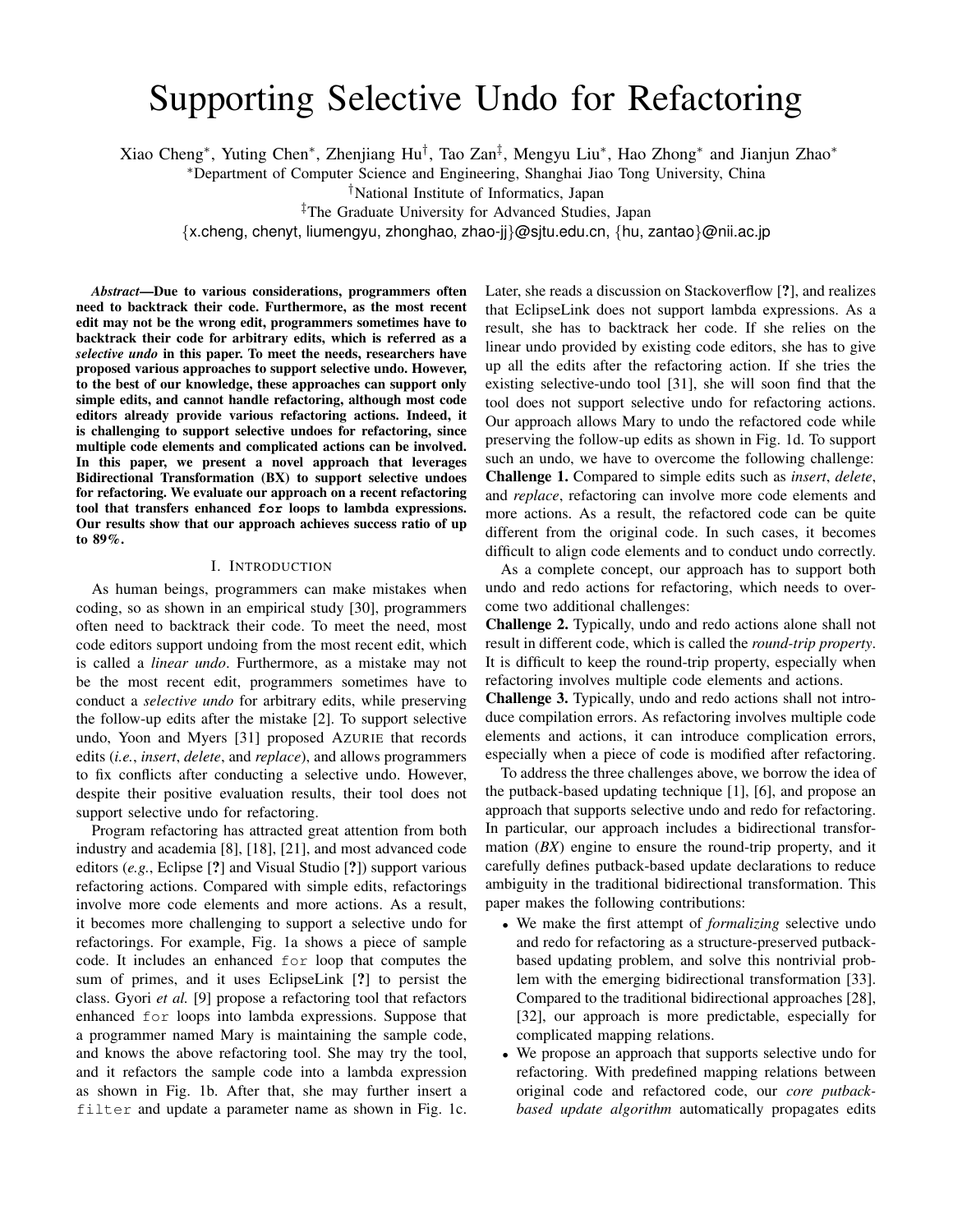```
1 @Entity
2 public class Prime {
3 @Id
4 private Integer num;
5 public int primeSum(String[] numbers){
6 List<String> l = Arrays.asList(numbers);
7 int \sin m = 0:
8 for(String e : l){
9 Integer n = Integer.valueOf(e);
10 if(Primes.isPrime(n))
11 sum += n;
12 \quad \}13 return sum;
14 \quad \}15 }
```
(a)  $cf_1$ 

```
1 @Entity
2 public class Prime {
3 @Id
4 private Integer num;
5 public int primeSum(String[] numbers){
6 List<String> l = Arrays.asList(numbers);
7 int sum = 0;
8 sum = l.stream()
9 .filter(e -> e != null)
10 .map(e -> Integer.valueOf(e))
11 .filter(newParameter -> Primes.isPrime(
           newParameter))
12 . reduce(sum, (x, y) \rightarrow x+y);
13 return sum;
14 }
15 }
                                                   1 @Entity
                                                   2 public class Prime {
                                                    3 @Id
                                                   4 private Integer num;
                                                    5 public int primeSum(String[] numbers){
                                                    6 List<String> l = Arrays.asList(numbers);
                                                   7 int sum = 0;
                                                    8 for(String e : 1){<br>9 if(\epsilon != null){
                                                   10 Integer newParameter = Integer.valueOf(e);
                                                   11 if(Primes.isPrime(newParameter))
                                                   12 sum += newParameter;
                                                   13 }
                                                   14 \t315 return sum;
                                                   16 }
                                                   17 }
```
 $(c) cf'_2$ 

Fig. 1. A refactoring example

1 @Entity

3 @Id

 $13 \quad \}$ 14 }

2 **public class** Prime {

7 **int** sum = 0;  $8$  sum =  $1.$ stream()

12 **return** sum;

4 **private** Integer num;

5 **public int** primeSum(String[] numbers){ 6 List<String> l = Arrays.asList(numbers);

(b)  $cf_2$ 

9 .map(e -> Integer.valueOf(e)) 10 .filter(n -> Primes.isPrime(n)) 11 .reduce(sum,  $(x, y) \rightarrow x+y$ );

 $if(e != null)$ {

on refactored code back to original code. Moreover, with more mapping relations, our *core putback-update algorithm* can be easily extended to support more types of refactoring actions.

• We conduct a proof-of-concept experiment to evaluate the usefulness of our approach. In particular, we define the mapping relations for the refactoring from enhanced for loops to lambda expressions [9], and implement our approach in BiFluX [22]. Our results show that our tool achieves success ratio of up to 89% on 200 instances of selective undo for the refactoring.

The remainder of the paper is organized as follows: Section II uses a simple example to illustrate the main idea of selective undo for refactoring. Section III formalizes selective undo and redo for refactoring as a putback-based updating problem. Section IV presents the main steps of our approach. Section V evaluates our approach. Section VII presents related work, and Section VIII concludes this paper.

## II. AN ILLUSTRATIVE EXAMPLE

We next use an example to illustrate the requirements of selective undo for refactoring, and explain the essential idea of our approach.

First, let us revisit the refactoring that is proposed by Gyori *et al.* [9]. Let a code fragment before refactoring be a *source* code fragment and that after refactoring a *target* one. The source code fragment  $(i.e., cf<sub>1</sub>$  in Fig. 1a) contains an enhanced for loop that takes an array of strings as input, converts each to an integer, and then sums up all of the primes. The source code fragment is refactored to a highly abstract target code fragment (*i.e.*,  $cf_2$  in Fig. 1b) which contains a Collection iterator with functional operations.

(d)  $cf'_1$ 

After a piece of code is refactored, programmers can make more edits on the refactored code. For example, let  $cf'_2$  in Fig. 1c be edited from  $cf_2$  by taking two editing operations: (1) inserting an operation filtering the non-null elements from the stream in Line 9 and (2) changing the parameter name n to newParameter in Line 11. In such cases, if programmers try to undo the refactoring action, we have to revise  $cf_1$ appropriately to preserve the follow-up edits. Meanwhile, after conducting the undo, if programmers modify  $cf_1$  and try to redo the refactoring action, we have to revise  $cf_2$  appropriately to preserve the edits after the undo.

In the above selective undo and redo for refactoring, our approach must meet two requirements:

• *Semantic equivalency*. As refactoring does not change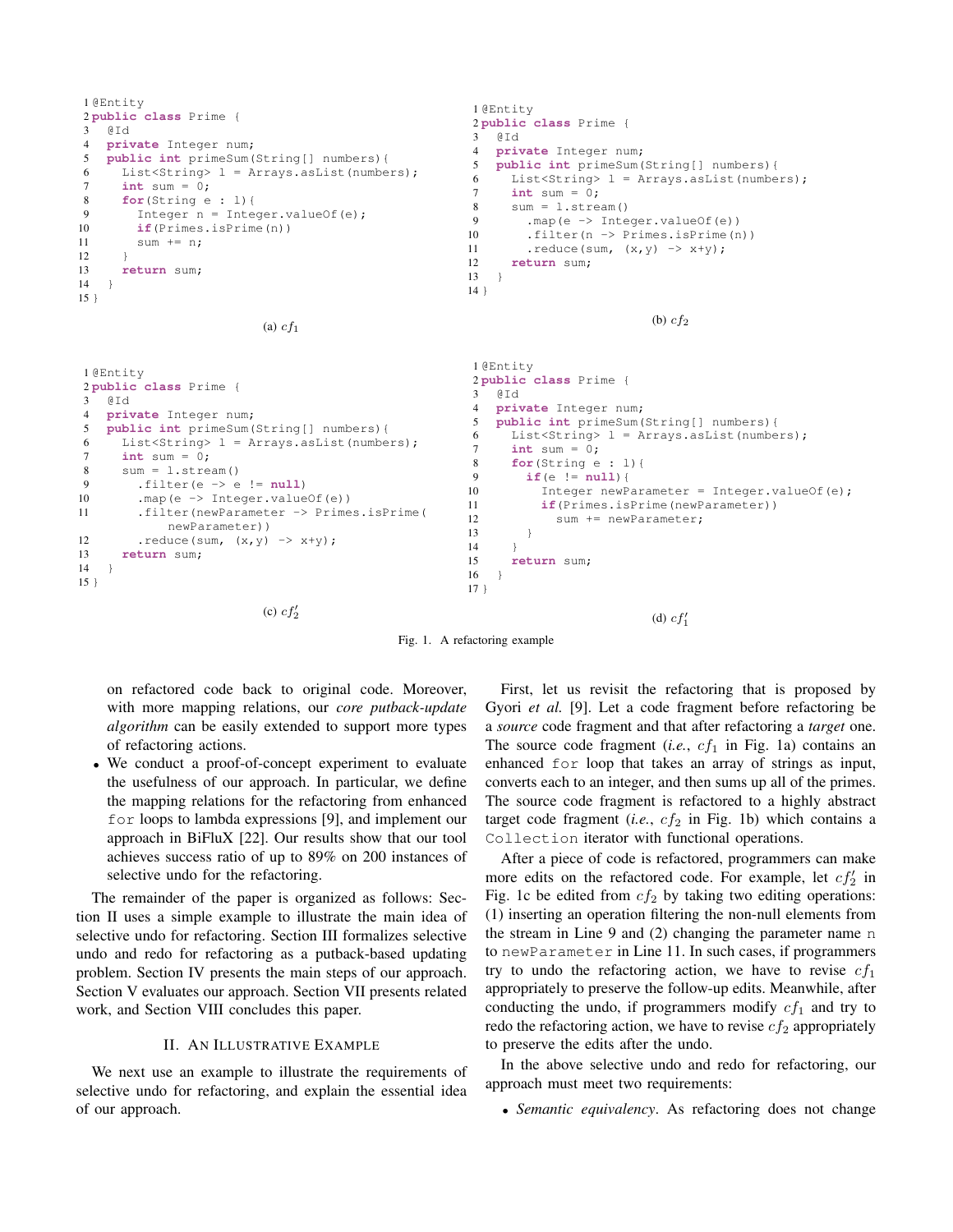semantics, it requires that after conducting selective undo or redo, the semantics remain the same, while preserving the follow-up edits.

• *Syntactic traceability*. It requires that the code elements of the original code and the refactored code shall be traceable so that the follow-up edits can be transferred to corresponding edits, when an undo or redo is conducted.

To support selective undo for refactoring, our approach has two major steps:

- 1) For each refactoring, our approach records the original code  $(cf_1$  in Fig. 1a) and the refactored code  $(cf_2$  in Fig. 1b), and encodes them into an XML file.
- 2) When programmers undo a refactoring action, our approach transfers the code structure of  $cf_2$  to that of  $cf_1$ according to the encoded XML file, and transfers the follow-up edits according to our putback-based update algorithm. In particular, our approach puts the insertion of filter in Fig. 1c to an if statement in Line 9 of Fig. 1d, and puts the changed parameter in Fig. 1c to its corresponding construct, *i.e.*, replacing n in Fig. 1a with newParameter to produce  $cf'_1$  in Fig. 1d.

## III. FORMALIZATION

We formalize the selective undo and redo for refactoring as a structure-preserved putback-based updating problem. We first abstract code fragments as one or more program constructs, on which the follow-up edit operations can be propagated from refactored code fragment to the original one (undo), and vice versa (redo).

*Definition 1:* A program construct is captured by its structure defined as follows:

| Atomic structures   | $\alpha ::= string \mid n[\tau]$                                    |
|---------------------|---------------------------------------------------------------------|
| Sequence structures | $\tau ::= \alpha   ()   \tau \diamond \tau'   \tau, \tau'   \tau^*$ |

In Definition 1, *Atomic structures*  $\alpha \in Atom$  are primitive strings or labeled sequences n[τ ]. *Sequence structures* τ ∈ Seq are defined with regular expressions such as an empty sequence (), an alternative choice  $\tau \diamond \tau'$ , a sequential composition  $\tau$ ,  $\tau'$ , and an iteration  $\tau^*$ . The choice and composition are right-nested. In addition, we define  $\tau^+ = \tau, \tau'$  and  $\tau^? = \tau \diamond 0$ .

By the definition, a program construct can be a text, a composition of program constructs, or a mix of all above.

If a program construct contains no program constructs, we call it atomic program construct, otherwise compound program construct. An atomic program construct can be a simple statement, an expression, or a variable. A compound program construct can be a block, a method, or a class. For example,  $cf_1$  in Fig. 1a is composed of a method, and the method is a compound program construct that is composed of several statements. Among the statements, the for loop is also a compound program construct, while the expressions and some of the statements in the enhanced for loop are treated as atomic program constructs.

We take each code fragment as a compound program construct, therefore, the structures of the program constructs

represent those of the code fragments. We use  $S$  to denote the abstract syntax structure of a code fragment.

Let  $CF$  be a set of code fragments, and  $CF_1$  be a set of programs whose structures are  $S_1$ :

$$
CF_1 := \{ cf \in CF \mid cf : S_1 \}
$$

Let  $CF_2$  be a set of programs whose structures are  $S_2$ :

$$
CF_2 := \{ cf \in CF \mid cf : S_2 \}
$$

Let  $R: CF_1 \times CF_2$  be the refactoring relation between  $CF_1$ and  $CF_2$ .

If there exists  $(cf_1, cf_2) \in R$ , the **selective undo for refactoring** from  $cf_1$  to  $cf_2$  is to produce  $cf'_1 \in CF_1$  when  $cf_2$ is edited to  $cf_2 \in CF_2$ , so that  $(cf'_1, cf'_2) \in R$ ; the **selective** redo for refactoring from  $cf_1$  to  $cf_2$  is to produce  $cf'_2 \in CF_2$ when  $cf_1$  is edited to  $cf'_1 \in CF_1$ , so that  $(cf'_1, cf'_2) \in R$ .

We formalize the two general requirements in Section II by defining the next three properties. When the selective undo or redo for refactoring needs to be conducted, these properties should be kept.

1) *Structure-preserved property.* During the process of the undo or redo,  $cf_1$  and its edited version (*i.e.*,  $cf'_1$ ) need to keep the structure (say  $S_1$ ). Similarly,  $cf_2$  and its edited version (*i.e.*,  $cf'_2$ ) need to keep the structure (say  $S_2$ ). That is,

$$
\frac{(cf_1, cf_2) \in R \quad (cf'_1, cf'_2) \in R}{cf_1: S_1 \implies cf'_1: S_1 \quad cf_2: S_2 \implies cf'_2: S_2} \quad (1)
$$

2) *Round-trip property.* It denotes that (1) if no edit is made to refactored code fragment (*i.e.*  $cf_2$ ), no edit should be made to original code fragment  $(i.e., cf<sub>1</sub>)$  when the *undo* is conducted, or  $(2)$  if refactored code fragment (*i.e.*  $cf_2$ ) is edited to  $cf'_2$ , after the *undo* is conducted, these edits need to be reflected in original code fragment  $(i.e., cf<sub>1</sub>)$ to get  $cf'_1$ , and once the *redo* in conducted,  $cf'_2$  should be reproduced again. That is,

$$
\frac{(cf_1, cf_2) \in R}{Undo(cf_1, cf_2) = cf_1} \quad \frac{Undo(cf_1, cf'_2) = cf'_1}{Redo(cf'_1) = cf'_2} \quad (2)
$$

3) *Determinacy.* It denotes that a unique result needs to be given in order to eliminate any ambiguity when either undo or redo is conducted, *i.e.*,

$$
(cf'_{1a}, cf'_2) \in R \quad (cf'_{1b}, cf'_2) \in R
$$

$$
cf'_{1a} = cf'_{1b}
$$

$$
(cf'_1, cf'_{2a}) \in R \quad (cf'_1, cf'_{2b}) \in R
$$

$$
cf'_{2a} = cf'_{2b}
$$

$$
IV. APPROACH
$$

We borrowed the *putback-based* updating technique from bidirectional transformation (*BX*) to implement selective undo and redo for refactoring through building the mapping relationship between program constructs. In this section, we first give a brief introduction to *BX* and its putback-based updating technique and then present the technical details of the selective undo and redo for refactoring.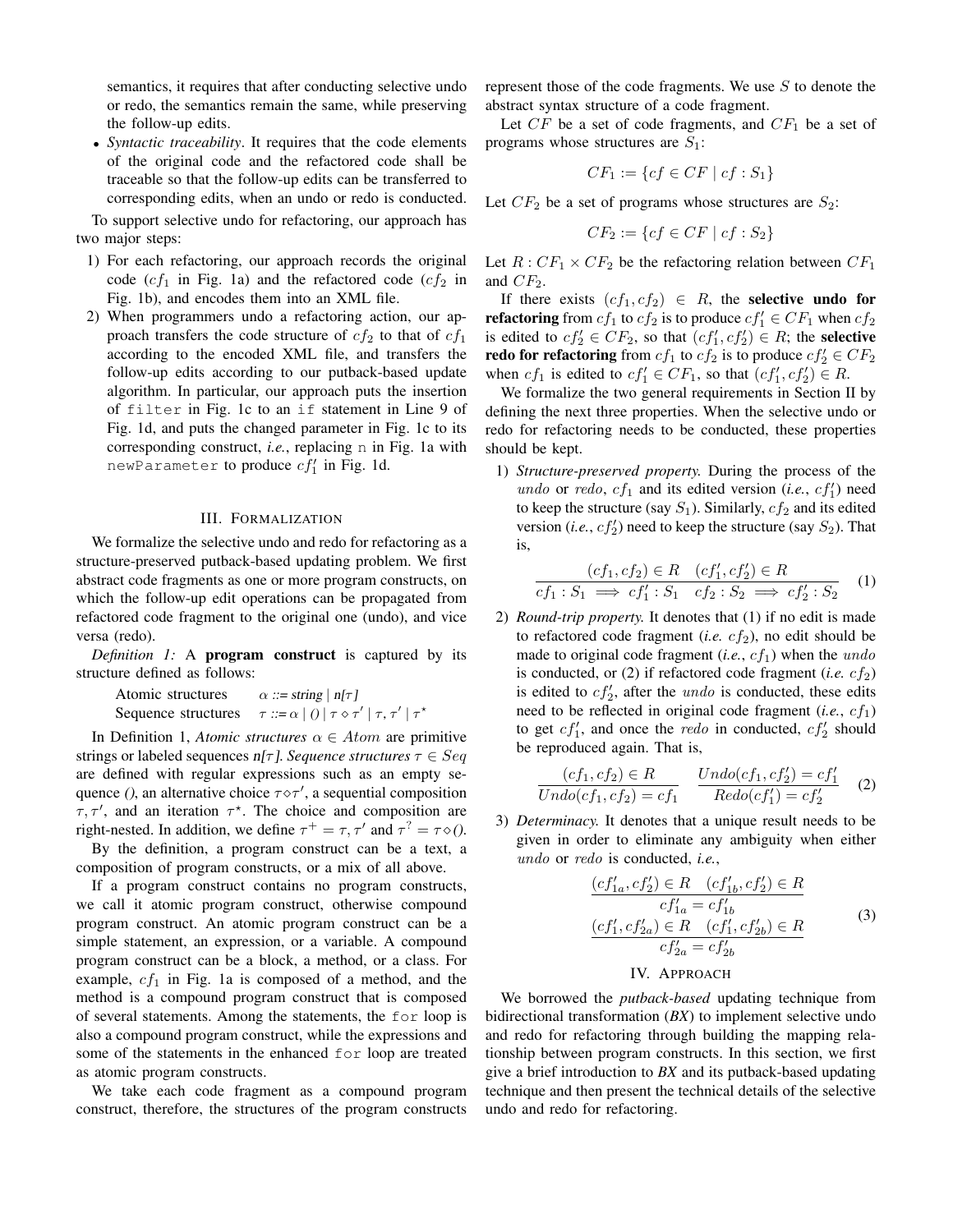

Fig. 2. Framework of BiFluX

#### *A. Bidirectional Transformation*

The bidirectional transformation consists of a pair of functions ("*get*" and "*put*") which plays an important role in maintaining consistency of two related models. Function "*get*" maps from a concrete *source* model to an abstract *target* model. Function "*put*" reflects the modifications on the abstract *target* model back to the concrete *source* model.

$$
get: S \to T
$$

$$
put: S \times T \to S
$$

As it is error-prone to write and maintain the two functions (*i.e.*, *get* and *put*) manually, many researchers have proposed various approaches that aid the programming of bidirectional transformations. For example, Foster *et. al* [6] propose lenses for synchronizing tree-structured data. Lenses consist of a list of primitive composable lenses, where each one is elaborately designed with *get*, *put* semantics, and lens composition operator. Those primitives can be composed using lens composition to accomplish large programs to synchronize complex treestructured data. Hidaka *et. al* [10] propose GroundTram which gives a bidirectional semantics (*put* semantics) of an existing graph query language UnQL to make it workable on graphs, which is useful in model-driven development.

While normally abstract model only contains part of the source information, and the correct "*put*" is not unique. The proposed approaches above give a fixed "*put*" semantics which may not be applicable in real usage, *e.g.*, the *get* function does not know how the refactored code fragment will be edited while the edit operation on the refactored code fragment needs to be reflected to that before refactoring through the *put* function. therefore Hu *et. al* [33], [23] propose a putbackbased bidirectional transformation language called BiFluX for XML data, which lets the programmer write a *put* function and derives a unique *get* function automatically.

Figure 2 shows the framework of BiFluX. Both source and target data are represented in XML and conform to the corresponding Document Type Definitions (DTDs); the DTDs are used for validating the corresponding XML before BX



Fig. 3. Overview of putback-based selective undo and redo

program is executed and also guiding the construction of the update program; a BiFluX update program needs to be written by programmers for describing how to update a source XML according to a target XML by inferring possible updates on the target and reflect them back to the source with the specified update strategy.

Based on the putback-based bidirectional transformation techniques [23], [22], we know that if the *put* function satisfies the two properties: " $put s$ " is injective and putting  $t'$  twice on  $s$  produces the same  $s'$ , the following propositions are also satisfied:

- 1) There exists a get function such that  $get(s) = t$  and  $put(s, t) = s$  are well-behaved [10].
- 2) The get function in 1) is the only one such that get and put are well-behaved.

#### *B. Overview of Putback-based Selective Undo and Redo*

We solve selective undo and redo for refactoring under the framework of bidirectional transformation. The original code fragments before and after refactoring  $(e.g., cf<sub>1</sub>$  and  $cf<sub>2</sub>)$  are treated as source model and target model, respectively. We conduct undo and redo by the two functions *put* and *get*, respectively. We employ BiFluX to support the bidirectional transformation mechanism for the consideration that it provides a simple way to define the relations between source and target models and provides the mechanism that checks whether the structures of code fragments satisfy a certain structure template to ensure the syntactical correctness.

Figure 3 shows an overview of putback-based selective undo and redo for refactorings.  $cf_1$  and  $cf_2$  are two code fragments, where  $cf_2$  is refactored from  $cf_1$ . The code fragment  $cf_2$  is edited from  $cf_2$ . Our approach implements undo by defining the *put* function which embeds program constructs in  $cf'_2$ into  $cf_1$  to generate  $cf'_1$ , and redo is conducted through the derived *get* function from *put* function automatically. Once  $cf_1$ is edited to  $cf'_1$ , the *get* function will extract  $cf'_2$  from  $cf'_1$ .

For different refactorings, the structures of code fragments are quite different, and there exist different mapping relations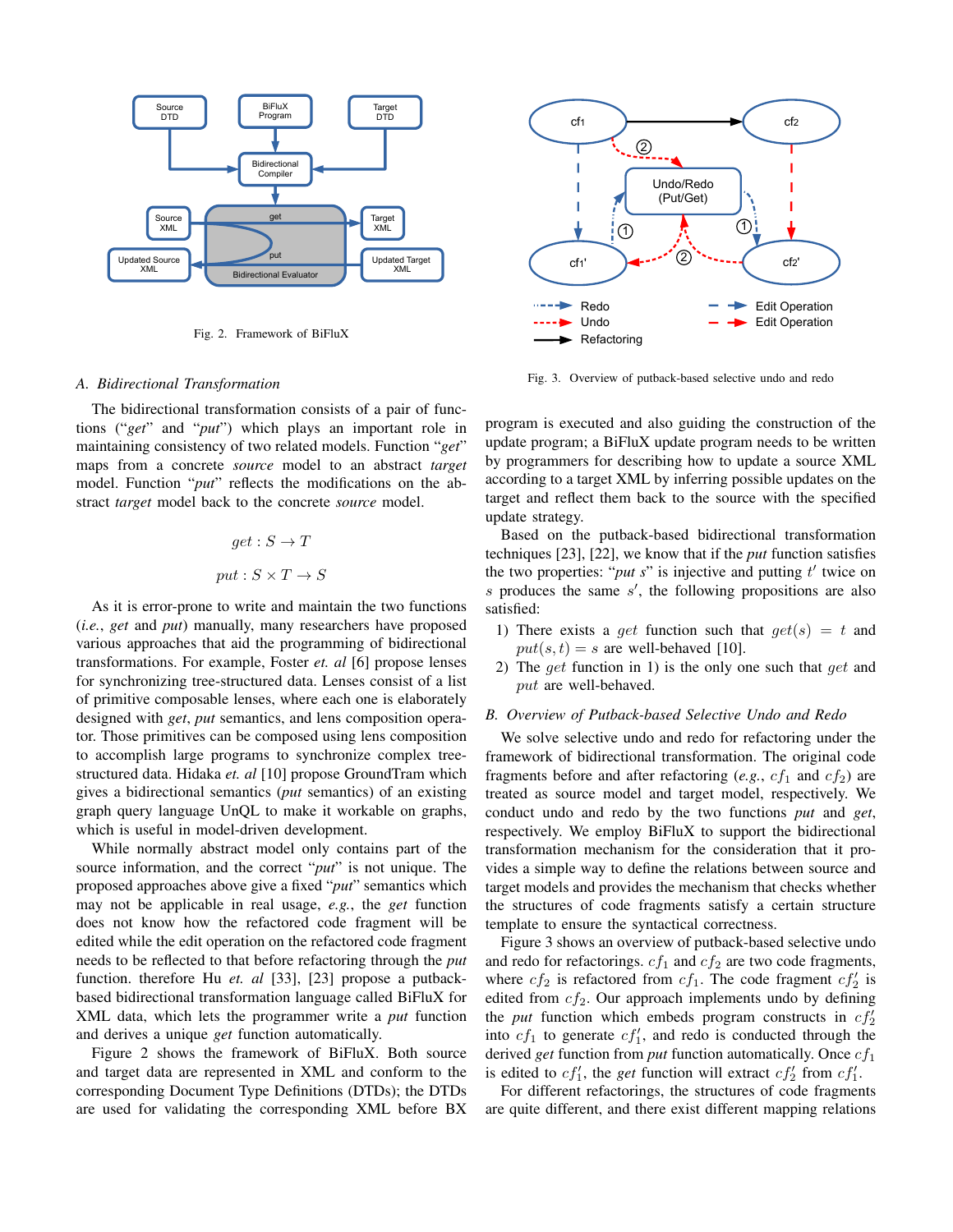

Fig. 4. Structure of code fragments

between the program constructs of code fragments before and after refactorings. The *put* and *get* functions are also varied, but the major steps are as follows:

- 1) Defining the code structure templates of code fragments before and after refactoring (Section IV-C).
- 2) Generating functions undo and redo (Section IV-D).
- 3) Performing undo or redo (Section IV-E).

Since the selective undo and redo are implemented through *put* and *get* respectively, we make no differences between undo and *put*, redo and *get* in the remainder of the paper.

#### *C. Define the Structure Templates of Code Fragments*

Refactoring algorithms tell us what kind of code fragments will be refactored and what kind of code fragments will be generated. In other words, we know the structures of the code fragments before and after refactoring and use a template, which is called structure template, to describe the structure.

The structure templates are defined through assigning the atomic program construct and compound program construct of the code fragments. For example, each leaf node in the AST of the code fragment can be assigned as an atomic program construct. However, it is not always necessary to assign such fine-grained program construct. For particular refactoring algorithm, some coarse-grained atomic program constructs (*i.e*, expression and statement) are preferred. The grain of the atomic program construct is determined by the grain of code edited. After the atomic program constructs are defined, the compound program constructs will be defined by composing atomic program constructs. From the definition of the structure template, we can see that the code fragments are represented as trees.

Each time the undo or redo is conducted, the structure of the code fragments will be checked. If it satisfies the structure template, the undo or redo will continue, otherwise, the undo or redo will abort and a notification will be sent to the user. As Fig. 4 shows, the code fragments are transformed to tree structure checked by the structure template.

Let us revisit the example in Section I. In this example we define the structure template of enhanced for loop and Collection iterator with functional operations as follows: The enhanced for loop consists of two expressions, which denote the Collection and its representative element respec-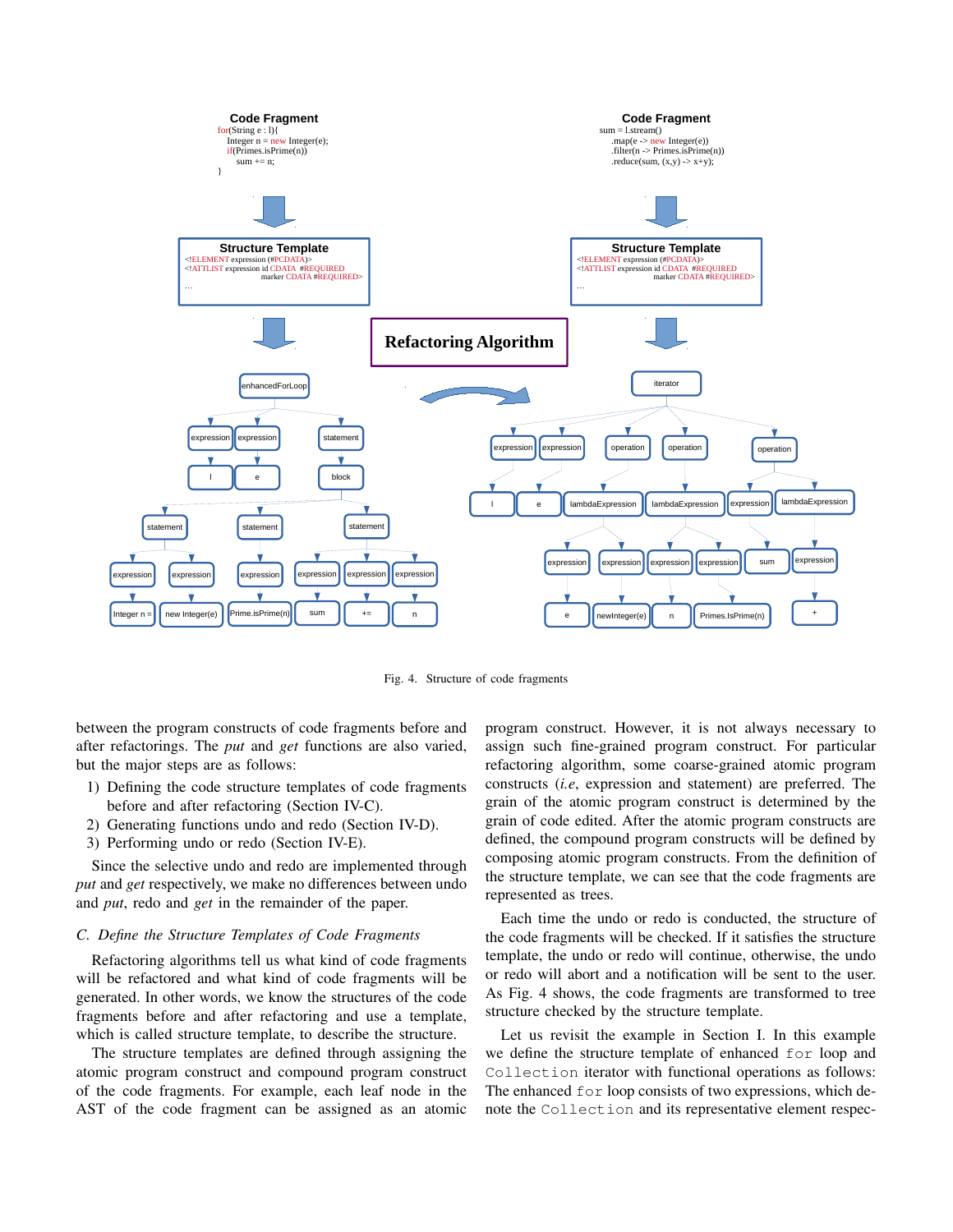TABLE I STRUCTURE TEMPLATES OF FOR LOOP AND ITERATOR

| <b>Program Construct</b> | <b>Structure Template</b>                                          |
|--------------------------|--------------------------------------------------------------------|
|                          | ELEMENT expression (#PCDATA)                                       |
| expression               | ATTLIST expression id CDATA #REQUIRED marker CDATA #REQUIRED       |
|                          | ELEMENT statement (expression+   block)                            |
| statement                | ELEMENT block (statement*)                                         |
|                          | ATTLIST statement id CDATA #REQUIRED marker CDATA #REQUIRED        |
|                          | ATTLIST block id CDATA #REQUIRED marker CDATA #REQUIRED            |
| enhanced for loop        | ELEMENT enhancedForLoop (expression, expression, statement)        |
|                          | ATTLIST enhancedForLoop id CDATA #REQUIRED marker CDATA #REQUIRED  |
| $\lambda$ expression     | ELEMENT lambdaExpression (expression, expression)                  |
|                          | ATTLIST lambdaExpression id CDATA #REQUIRED marker CDATA #REQUIRED |
| operation                | ELEMENT operation (expression, expression?, lambdaExpression)      |
|                          | ATTLIST operation id CDATA #REQUIRED marker CDATA #REQUIRED        |
| iterator                 | ELEMENT iterator (expression, operation+)                          |
|                          | ATTLIST iterator id CDATA #REQUIRED marker CDATA #REQUIRED         |

TABLE II ALIGNED STATEMENTS AND OPERATIONS

| <b>Statement</b>               | <b>Operation</b>                           |
|--------------------------------|--------------------------------------------|
| Integer $n = new Integer(e)$ ; | $map(e \rightarrow new Integer(e))$        |
| if(Primes.isPrime(n))          | filter $(n \rightarrow Primes.isPrime(n))$ |
| sum $+= n;$                    | reduce(sum, $(x, y) \rightarrow x+y$ );    |

tively, and a statement. An expression is an atomic program construct represented by a string, while the statement is a compound program construct that consists of either expressions or a block. Similarly, the structure template of Collection iterator is defined based on expressions and statements. Table I shows the structure template of the enhanced for loops and Collection iterator that represented as DTD.

As BiFluX supports the transformation of files in XML, we define a language based on srcML [5] to represent code fragment. Here, srcML is an extended XML language for representing code. In practice, DTD is widely used to define structures, legal elements, and attributes of XML documents. As we define code in a srcML-based language, the code structures are specified by DTD. In particular, a program construct is treated as an element in srcML. The element name denotes the name of a construct; the content of an element includes more detailed elements or atomic constructs in the text format; the attributes (or wrapped ones) denote the attributes of a program construct.

After defining the structure template of code fragments, the program constructs in the source code fragment and the target code fragment should be aligned so that once one is edited, we know which one should be modified accordingly.

The mapping relation between two compound program constructs is composed by a set of mapping relations between their sub-constructs, which can be established when a code fragment is refactored to another. As Fig. 4 shows, the refactoring algorithm plays a role in aligning the program constructs. Let a construct  $c_{2j} \in C_2$  be refactored from  $c_{1i} \in C_1$ . A mapping  $c_{1i} \rightarrow c_{2i}$  is constructed between the two constructs, which means  $c_{1i}$  and  $c_{2i}$  are aligned. The relations between program constructs can be built iteratively until no relations can be found. We set each pair aligned program constructs a marker,

through which a program construct can be easily referred and matched with another one.

The alignment between the two compound program constructs is represented as a set.

$$
C_1 \times C_2 : \{(c_{1i}, c_{2j}) \mid c_{1i} \in C_1, c_{2j} \in C_2, c_{1i} \to c_{2j}\}\
$$

For example, the Collection and its representative element in the enhanced for loop can be aligned to those in the iterator, and a statement in for loop can be aligned with a functional operation in the iterator if their composed expressions are aligned. *LambdaFicator* [9] transforms all statements (but if statements) to map operations by default. For if statements which have no else branch and no statements after them, they are transformed to filter operations. Finally, the last statement is transformed to an eager operation. Therefore, the statements and operations in the example are aligned as Table II shows.

## *D. Generating Undo and Redo Functions*

We reduce the problem of selective undo and redo for refactoring to traditional data transformation, through defining the structure template of both source and target code fragments and aligning the corresponding program constructs.

For a particular code refactoring, an undo function need to be designed to describe how to utilize the edited program constructs in the target code fragment to update its aligned ones in the source code fragment, such that the new source code fragment (undo result) preserves the follow-up edit operation after refactoring. Algorithm 1 presents a generic undo function which embeds constructs of edited target code fragment  $(target')$  in the source code fragment source. The undo function is defined to handle the aligned constructs in source with those in target' followed by an activity of generating new source:

- 1) If  $c_{2i}$  in target is edited, the aligned program construct in the code needs to be edited (lines 8-14);
- 2) If no program construct in target is aligned with a construct (say  $c_{1i}$ ) in the *source*,  $c_{1i}$  needs to be removed from the *source*(lines 3-4);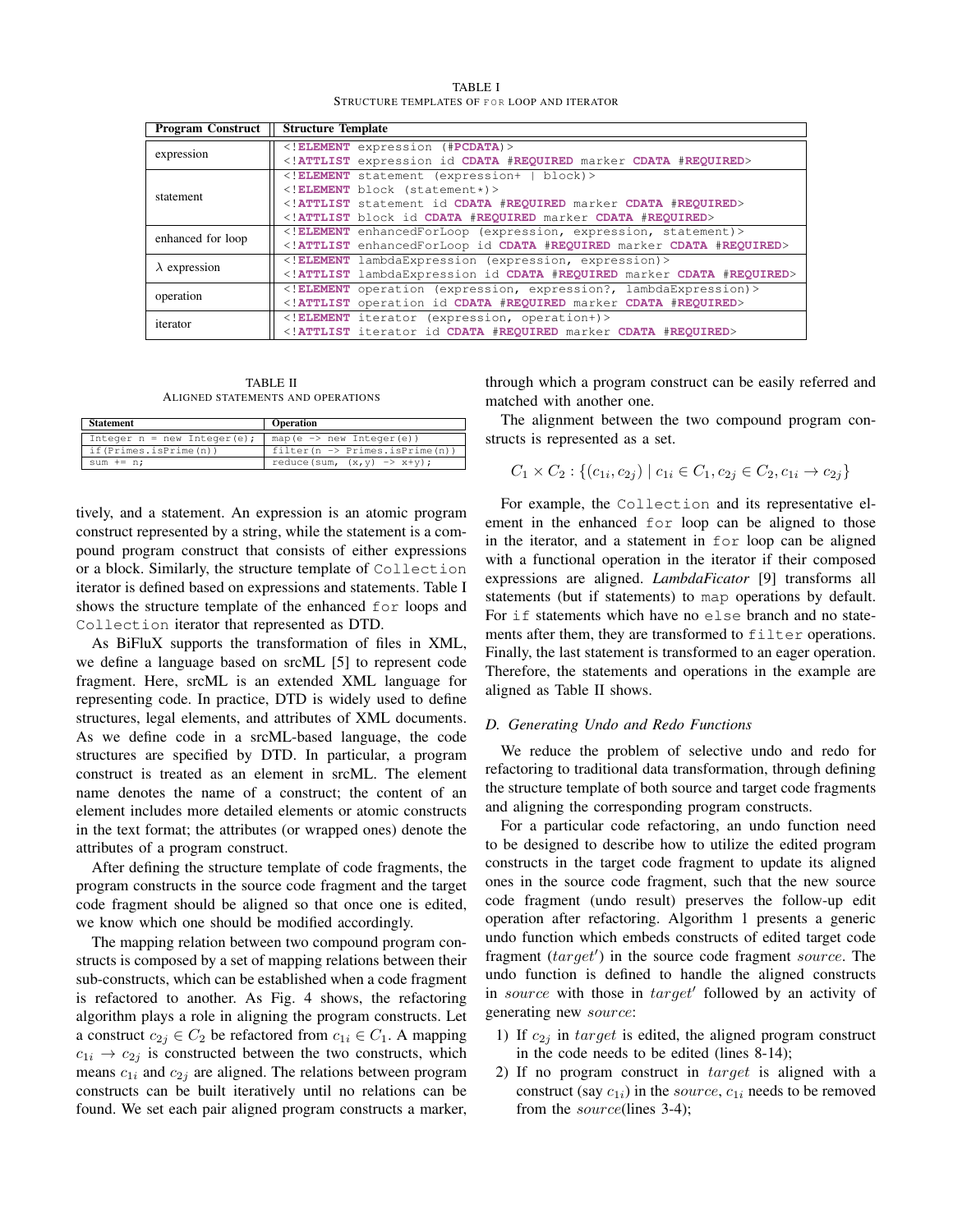## Algorithm 1 *Undo*

## Input:

A program construct for source  $C_1$ :  $\{c_{11}, \ldots, c_{1n}\}$ 

A program construct for edited target  $C_2'$ :  $\{c_{21}, \ldots, c_{2m}\}$ Output:

## A program construct for new source  $C'_1$ :  $\{c'_{11}, \ldots, c'_{1n}\}$

1: for  $\langle c_{1i} \in C_1, c_{2i} \in C_2 \rangle$  in aligned construct pairs do if  $c_{1i} \neq \epsilon \& \& c_{2i} = \epsilon$  then

| ٠.  | $\mathbf{u} \cup_{1} \tau \in \mathbf{c} \mathbf{c} \mathbf{c} \cup_{2} \tau$  |
|-----|--------------------------------------------------------------------------------|
| 3:  | delete $c_{1i}$ ;                                                              |
| 4:  | else if $c_{1i} = \epsilon \&\& c_{2i} \neq \epsilon$ then                     |
| 5:  | create $c_{1t} \in C_1$ st. $\langle c_{1t}, c_{2j} \rangle$ in aligned pairs; |
| 6:  | goto Line 9;                                                                   |
| 7:  | else if $c_{1i} \neq \epsilon \&\& c_{2j} \neq \epsilon$ then                  |
| 8:  | if $c_{1i}$ is atomic && $c_{2j}$ is atomic then                               |
| 9:  | $c_{1i} \leftarrow c_{2i}$                                                     |
| 10: | else                                                                           |
| 11: | $\mathit{Undo}(c_{1i}, c_{2i})$                                                |
| 12: | end if                                                                         |
| 13: | end if                                                                         |
|     | 14: end for                                                                    |
|     |                                                                                |

## Algorithm 2 *Redo*

**Input:** A program construct for source  $C_1$ . **Output:** A program construct for target  $C_2$ . 1: if  $C_1$  is atomic then 2:  $C_2 \leftarrow C_1$ 3: else if  $C_1$  is composed of  $\{c_{11}, c_{12}, \cdots, c_{1n}\}\)$  then 4:  $\{c_{21}, c_{22}, \cdots, c_{1m}\} \leftarrow \text{Redo}(\{c_{11}, c_{12}, \cdots, c_{1n}\}),$ where  $c_{2i} = redo(c_{1i});$ 5:  $C_2 \leftarrow \{c_{21}, c_{22}, \cdots, c_{1m}\}$ 6: end if

3) If a program construct  $c_{2i}$  is newly inserted into target, a corresponding program construct needs to be generated and inserted into *source* (lines 5-7).

We find that the undo function defined based on Algorithm 1 satisfies the two properties referred in Section IV-A. With BiFluX, the unique redo function will be derived automatically such that redo and undo are well behaved. Although the derived *get* function are binary code in BiFluX, for convenience, we recover it in the pseudo code as Algorithm 2 shows. While it is impossible to derive a redo function from arbitrary the redo function, the syntax of BiFluX is designed in order to make a given program derivable. A subset of XPath is used to retrieve information from a specific location in an XML, and the bidirectional semantics are carefully designed to remove ambiguity; XQuery expressions are employed to represent XML data. Evaluation and inverse computation of expression are designed. Pattern matching on source and target are supported to decompose them into small components; An alignment operator is designed to handle updating a source list of elements with a target list of elements. All of these are composed together to construct a BiFluX program and it is guaranteed to be correct respect to the bidirectional

#### TABLE III PROJECT LIST.

| Project      | <b>#For Loops</b> | #SLOC of For Loops | #Operations      |
|--------------|-------------------|--------------------|------------------|
| <b>ANTLR</b> |                   | 46                 | 3.25             |
| FitNesse     | 2                 | 23                 | 2                |
| Hadoop       | 3                 | 30                 | 2.33             |
| Tomcat       | $\mathfrak{D}$    | $\overline{22}$    | 2.5              |
| jEdit        | $\mathfrak{D}$    | 41                 | 3.5              |
| FindBugs     | $\mathfrak{D}$    | 34                 | $\overline{3.5}$ |
| iUnit        | $\mathcal{L}$     | 30                 | $\mathcal{F}$    |
| Soot         | 3                 | 43                 | 3.33             |
| Total        | 20                | 269                | 2.95             |

transformation properties.

#### *E. Performing Undo and Redo*

After the undo and redo functions are derived, the refactoring can be selectively redone or undone automatically. In particular, if  $cf_1$  is edited to  $cf'_1$ , the redo function is called to produce  $cf'_2$ ; if  $cf_2$  is edited to  $cf'_2$ , the undo function is called to produce  $cf'_1$ . Since the redo and undo functions are well-behaved, the round-trip property referred in Section III is ensured.

## V. EVALUATION

In order to evaluate our approach, among various refactoring techniques [18], we choose *LambdaFicator* to perform refactoring in our experiment, since it is complicated refactoring and easy to have edit operation conflict with the refactoring when editing the refactored code. It will be inspiring if our approach works well on undo and redo for such kind complicated refactoring. We conduct the experiment, and try to answer the following two research questions:

- 1) How effectively does our approach support selective undo and redo for refactoring?
- 2) How much effort is saved compared with using a linear undo and redo mechanism in the text editor?

In Section V-B, the experiment result shows that our approach achieves 72.5% and 89% success ratio of redo and undo, respectively. Through the failure cases, we summarize two findings. In Section V-C, the result shows that our approach saves a lot of effort compared with using a linear undo and redo mechanism in the text editor.

#### *A. Experimental Setup*

We selected eight open source projects, which contain a lot of enhanced for loops, as the subject projects, and randomly selected several for loops from each project.

Table III shows the statistic of the selected projects. Column "#For Loops" lists the number of selected enhanced for loops. Column "#SLOC of Fors" lists lines of for loop code. For each selected for loop, we use *LambdaFicator* [9] to produce the Collection iterator with functional operations. The produced iterator is in the same manner and is of the same functionality as the original code. Column "#Operation" lists the average number of functional operations in the refactored code. In total, the average #SLOC of the loops is 13.45, and the average number of functional operation is 2.95. By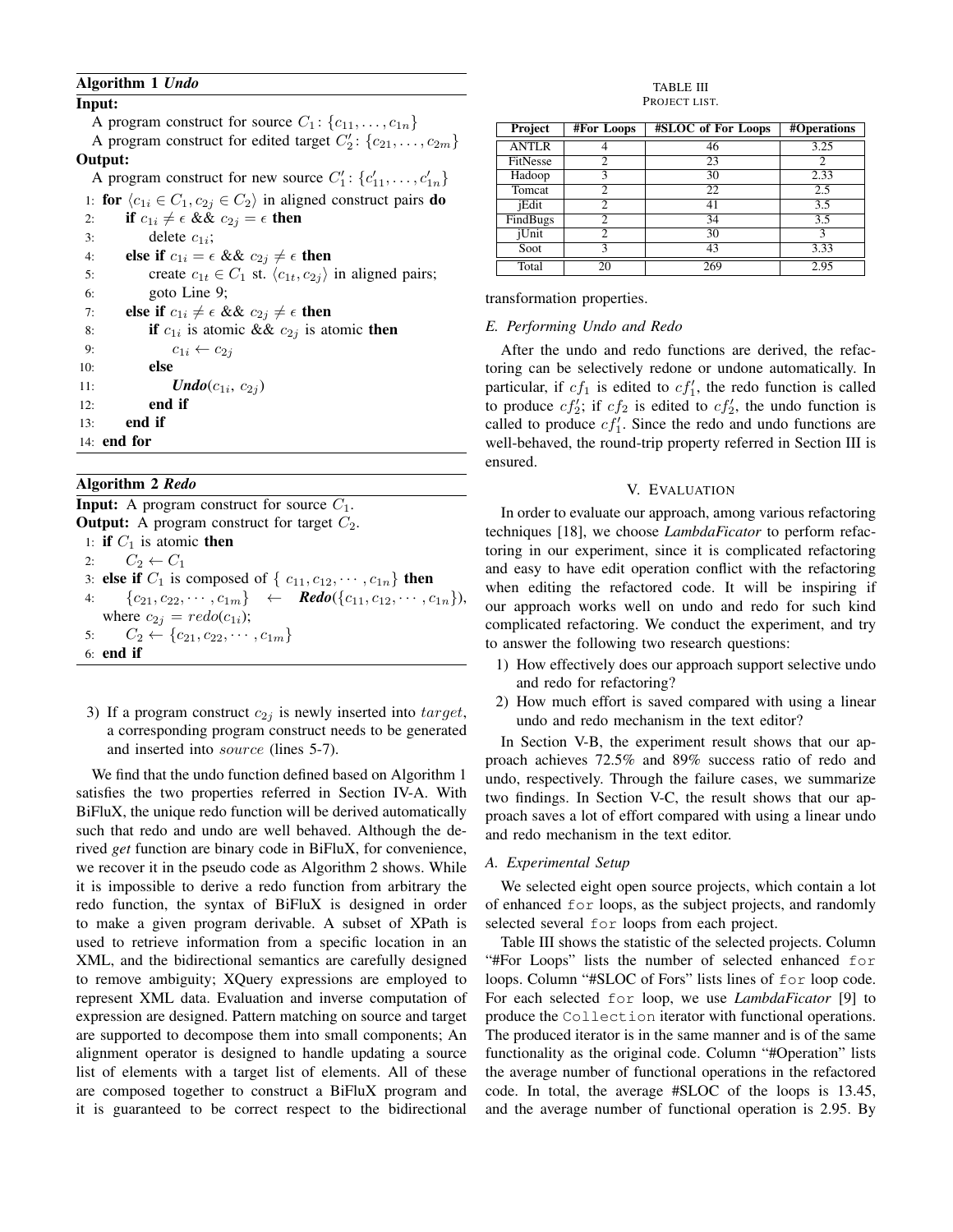the definition of *LambdaFicator*, 39 out of the 59 (66.1%) functional operations are eager (e.g., filter, map), and the remaining 20 operations are lazy (e.g., reduce, etc.).

Although our study is not large-scale, it still reflects the general nature, since the distribution of our data is largely consistent with the result of a large-scale study [9]. In other words, we did not select those samples that are biased in favor of our approach.

As the produced code is in the same manner as shown in Section IV-C, we used the same DTD files to define code structure templates in our evaluation. For each for loop and its refactored one, we made ten respective edit operations and checked whether the selective undo for refactoring is correct. Here, for each pair of produced code fragments  $cf'_1$  and  $cf'_2$ , we use *LambdaFicator* [9] to refactor  $cf'_1$  again and compare the re-refactored result with  $cf_2'$ . Only when they are exactly the same, we decide that the produced code is correct, and the selective undo or redo is successful.

In this paper, we use FOR and ITERATOR to denote the set of for loops and the set of their refactored ones and use FOR' and ITERATOR' to denote the set of edited for loops and the set of edited refactored code.

Even if redo is not significantly different from refactoring again, we also conduct redo in the experiment, since undo and redo are a pair of inverse actions. When performing redo, we made edit operations on FOR and checked whether ITERATOR' is correct; when performing undo, we made edit operations on ITERATOR and checked whether FOR' is correct. In both cases, we checked the saved efforts by counting generated lines of code.

#### *B. Effectiveness*

Table IV shows the result of redo. Column "#Versions" lists the number of versions. In each version, we made, at least, an edit operation on a for loop, and each for loop has ten versions. Columns "#Insert", "#Delete" and "#Update" list number of *inserting*, *deleting* and *updating*, respectively. In total, 35.6% of edit operations are *inserting*, 16.9% are *deleting*, and 47.5% are *updating*.

Table V shows the result of undo. Its columns have the same definitions as Table IV. In total, 43.8% of edit operations are *inserting*, 18.3% are *deleting*, and 37.9% are *updating*.

Here, we made more *inserting* and *updating* edit operations than *deleting* modifications, due to the grammar restrictions. Every edit operation guaranteed the syntactical correctness of programs, which means each version after revision satisfies the specified structure.

In Tables IV and V, the columns named "#Error" list number of incorrect results of redo and undo or failures in producing the results of redo and undo, and the columns named "Success Ratio" list their success ratio. As listed in Column "Success Ratio", the average success ratio of redo in our approach is up to 72.5%, while the undo achieved 89% success ratio in our experiment.

Although our success ratios are relatively high, there is still space for improvement. In total, 55 errors in the process of

redo and 22 errors in the process of undo are produced. We investigated these errors, and our findings are as follows:

Finding 1. In the process of redo, most of the error cases are related to *inserting* and *deleting* modification on statements. As these edits may change the data flow and variable availability, it can lead to the increment, decrement, or name change of multiple functional operations in ITERATOR. As our implementation does not contain such information, it increases or decreases the functional operations according to the edits, which is different from what *LambdaFicator* does. If we supplemented the information, these errors would be avoided. For example, consider the following for loop:

```
for(int type : getItemTypes()) {
 if(type != 0){
    width += getItemIcon(type).getIconWidth();
  }
}
```
We inserted a statement as follows:

```
for(int type : getItemTypes()) {
 if(type != 0) {
    width += getItemIcon(type).getIconWidth();
    System.out.println(width);
 }
}
```
To refactor the edited code fragment again with *LambdaFicator*, the reduce operations should be modified. As our implementation does not analyse variable availability, it skips this edit. Schürr  $[26]$  proposes a triple graph grammar that specifies interdependencies between graph-like data structures. It could be feasible to leverage the graph grammar to define fine-grained *m-to-n* inter-graph relations between abstract syntax trees and a data flow graph, and the relations could be useful to reduce this type of errors.

In addition, if the edits violate the preconditions of the refactoring, *LambdaFicator* cannot produce any results, we also judge that the redo is unsuccessful.

Finding 2. In the process of undo, most of the errors are caused by functional operation chains, and especially, half of the all functional operation chains are in a form of filter().operation, and 11% are map().operation. When maintainers edit the internal iterators of functional operation chains, they inject new identifiers to represent parameters of lambda expressions. As a result, the functional operations of such a functional operation chain do not have the same parameters. When perform undo based on these functional operation chains, it produces undefined or redefined variables in for loops. For example, in the following functional operation chain, the parameter of the filter operation is tp or type:

```
width = getItemTypes().stream()
  .filter((tp) \rightarrow tp != 0)
      //Both 'tp' and 'type' are correct.
  .map((type) -> getItemIcon(type).getIconWidth())
  .reduce(width, Integer::sum);
```
The result of undo is as follows: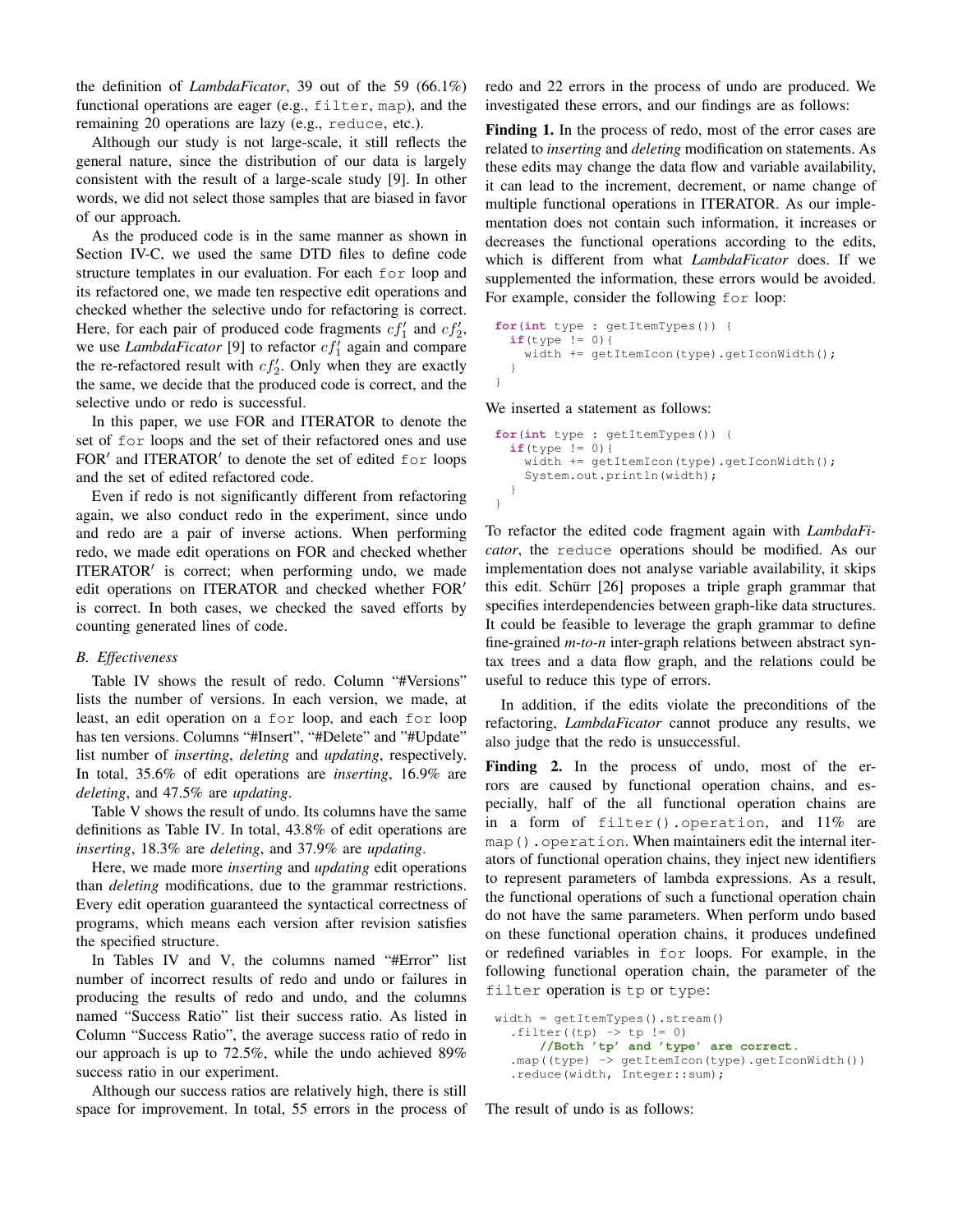#### TABLE IV RESULTS OF REDO.

| Project      | #Versions | #Insert | #Delete | #Update | <b>Total</b> | Length | #Error | <b>Success Ratio</b> |
|--------------|-----------|---------|---------|---------|--------------|--------|--------|----------------------|
| <b>ANTLR</b> | 40        | 20      | 10      | 16      | 46           | 3.5    | 12     | 70%                  |
| FitNesse     | 20        |         |         | 13      | 21           | 2.3    |        | 85%                  |
| Hadoop       | 30        | 12      | 8       | 15      | 35           | 2.5    | 12     | 60%                  |
| Tomcat       | 20        | 8       | 4       | 15      | 27           | 2.6    |        | 75%                  |
| iEdit        | 20        | 12      | 4       |         | 23           | 3.75   | n      | 70%                  |
| FindBugs     | 20        |         | 3       | 14      | 22           | 3.6    |        | 85%                  |
| iUnit        | 20        | 6       | ◠       | 12      | 20           | 3.2    |        | 80%                  |
| Soot         | 30        | 10      | 6       | 15      | 31           | 3.47   | 10     | 66.7%                |
| Total        | 200       | 80      | 38      | 107     | 225          | 3.14   | 55     | 72.5%                |

#### TABLE V RESULTS OF UNDO.

| Project      | #Versions | #Insert | #Delete | #Update | <b>Total</b> | #SLOC | #Error         | <b>Success Ratio</b> |
|--------------|-----------|---------|---------|---------|--------------|-------|----------------|----------------------|
| <b>ANTLR</b> | 40        | 23      |         | 17      | 47           | 483   |                | 87.5%                |
| FitNesse     | 20        | 14      |         | 12      | 27           | 251   | ◠              | 90%                  |
| Hadoop       | 30        | 13      | 8       | 13      | 34           | 309   | 2              | 93.3%                |
| Tomcat       | 20        | 10      | 6       | 8       | 24           | 233   | $\overline{c}$ | 90%                  |
| iEdit        | 20        | 12      | h       |         | 25           | 416   | 2              | 90%                  |
| FindBugs     | 20        | 10      | 3       | 8       | 21           | 349   |                | 85%                  |
| iUnit        | 20        | 8       | ◠       | 10      | 20           | 308   |                | 85%                  |
| Soot         | 30        | 13      | 10      | 14      | 37           | 432   | 3              | 90%                  |
| Total        | 200       | 103     | 43      | 89      | 235          | 2772  | 22             | 89%                  |

```
for(int tp : getItemTypes()) {
 if(tp != 0){
    width += getItemIcon(type).getIconWidth();
  }//Error, because 'type' is undeclared.
}
```
In the above code fragment, the type variable is undefined. Typically, a refactoring has some preconditions to avoid such errors. If two functional operations  $o_1$  and  $o_2$  are chained as  $o_1.o_2$ , we propose the constraints as follows:

- $o_1$  is a filter functional operation, and the parameter of the lambda expression in  $o_2$  is the same as that in  $o_1$ ;
- $o_1$  is a map functional operation, and the lambda expression of  $o_1$  returns a variable that is the same as the parameter of the lambda expression of  $o_2$ ;
- $o_1$  is a map functional operation with a lambda expression returning an expression, the parameter of the lambda expression of  $o_2$  does not conflict with any parameters of lambda expression in existing functional operations.

In summary, our results show that the selective undo and redo for refactoring can achieve relatively high success ratio in our approach. We further analyse those failure cases, and we propose two findings that could potentially reduce failures during the selective undo and redo.

## *C. Saved Effort*

We measure the saved effort compared with using redo and undo mechanism in text editors by counting the lines of code that is inserted, deleted and removed automatically in our approach, which should have been done manually by the programmers.

Table VI shows the saved effort in undo. Comparing with the lines of code in Table III, we can decide that our implementation saves a lot of manual edit operation. In redo,

TABLE VI SAVED #SLOC IN UNDO.

| Project      | Insert | <b>Delete</b> | <b>Update</b> | <b>Total</b> |
|--------------|--------|---------------|---------------|--------------|
| <b>ANTLR</b> | 34     | 11            | 17            | 62           |
| FitNesse     | 23     | 2             | 12            | 37           |
| Hadoop       | 19     | 10            | 13            | 42           |
| Tomcat       | 14     |               | 8             | 29           |
| iEdit        | 16     |               |               | 30           |
| FindBugs     | 14     | 5             | 8             | 27           |
| iUnit        | 12     |               | 10            | 26           |
| Soot         | 18     | 13            | 14            | 45           |
| Total        | 150    | 59            | 89            | 298          |

as a functional operation chain is counted as a line of code, only one line of code should have been edited. However, as the functional operation chain is complicated, it is still tricky and error-prone to edit a line of functional operation chain. With the support of our approach, if all of the refactoring is implemented with our undo and redo mechanism, software maintainers do not solely rely on manual effort to selective undo and redo for refactoring any more.

Since the refactoring is treated as an atomic edit, the refactoring in our experiment is actually treated as using a statement (iterator) to replace another statement (enhanced for loop) when the existing selective redo/undo editor is used. In this case, the edits after refactoring are actually manually preserved to handle the conflict. It has no significant with manual work. Therefore, in our experiment, we measure the saved effort only through comparing with using redo and undo mechanism in text editors instead of selective one.

## *D. Threats to Validity*

In our evaluation, there exist two main threats: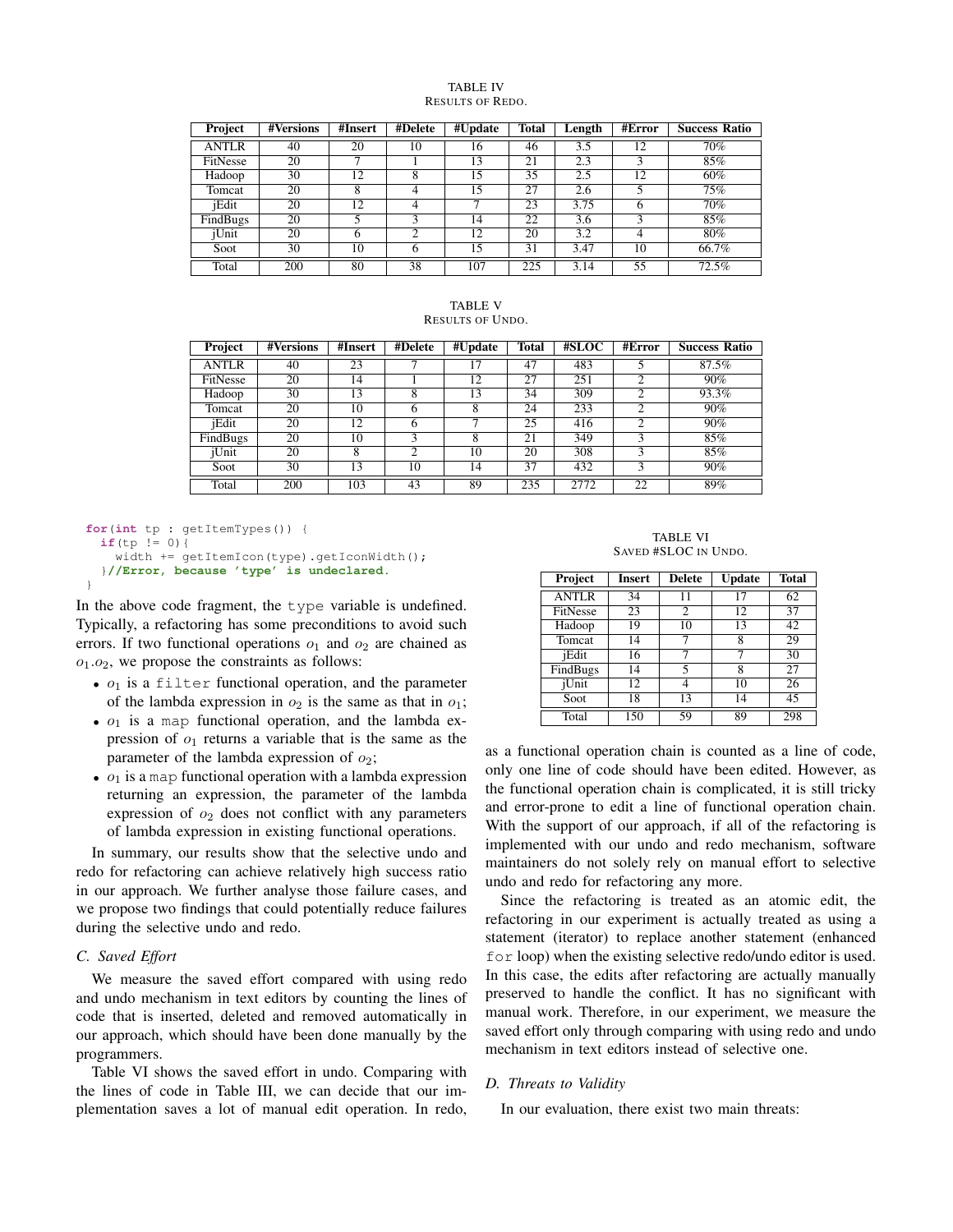External validity. Although we try to use a relatively complicated refactoring which is easily cause the operation conflict with later edit operation, hoping that working on these complicated cases can quarantine working well on those simpler cases. It still cannot represent all kinds of refactoring. Nevertheless, we would like to try it to some other refactoring and make it more convincing in the future work.

Internal validity. To reduce possible bias, we randomly apply *inserting*, *deleting*, and *updating* during the process of undo and redo, posing an internal validity. As inspired by our evaluation, we plan to eliminate the threat by introducing data flow analysis, variable availability analysis, and preconditions in future work.

#### VI. DISCUSSION AND FUTURE WORK

Currently, our approach has been implemented to a particular non-trivial refactoring from enhanced for to lambda expression, which could well represent such kind of refactoring, in which there exist certain mapping relation between the program constructs of the code fragments before and after refactoring in the refactoring algorithm. We would like to extend and implement our approach on more such kinds of refactorings in the future work to make them more convincing and benefit more developers.

There exist some potential for applying the putback-based approach to variants of code living on separate but related branches of a repository. Supposing there is a project with a development branch and a release branch. A patch comes in to fix the release branch and then must be applied to the development branch. But the development branch has been edited since the time it forked from the release branch. We can firstly *put* the original development branch to the unfixed release branch to build the bidirectional transformation between the two branches. Then when either branch is modified or fixed, the modification could be reflected to the other branch through the *put* or *get* function to avoid drawback the most recent edits before propagate the bug fixing action.

#### VII. RELATED WORK

#### *A. Selective Undo*

Selective undo has been well studied in the field of graphical, interactive editors. Berlage [2] implemented the selective undo model in GINA though the reverse operation of the selected command to the current context. Myers *et al.* [20], [19] followed the paradigm and improved the mechanism to supporting select new object. Emacs and DistEdit [24] allowed user to select a region of text and undid the most recent edit operations to the region. Yoon *et al.* [31] proposed AZURIE that records edits (i.e., insert, delete, and replace) on code, and allowed programmers to fix conflicts after conducting selective undo. Maruyama [16] proposed an approach to undoing the refactoring which did not conflict with other edit operation or refactoring by keeping a chain of past refactorings for each source file and monitoring the most recent refactoring in each chain. However, all of the above techniques do not support selective undo for refactoring.

## *B. Refactoring*

Program transformations can be conducted between two programs or two representations of a program. Most program transformation techniques are uni-directional. Program refactoring advocates an idea of transforming one program into another which holds the same external behaviors as the original program [8], [18], [21], meanwhile few refactorings support bi-directional transformations. Schürr has proposed triple graph grammars [26] which extend the original pair graph grammar approach [25] to specify the interdependencies between graph-like data structure, and applied it to define fine-grained *m-to-n* inter-graph relationships between program representations (e.g., abstract syntax tree and control flow graph) [14]. However, there still remains a difficulty about how to transform two programs bidirectionally.

#### *C. Bidirectioanl Transformation*

In this paper, we have presented a putback-based updating approach to supporting selective undo for refactoring. The notion of putback-based updating originates from the database community, for describing how the relation between two data sets is maintained, and when one is updated, how the other is updated [12], [13]. The putback-based updating strategy has been applied in the domain of software engineering, as a technique for model-to-model transformations. Lämmel [15] has identified the category of coupled transformations: an updating of one artefact requires an updating of another dependent artefact to be performed such that the consistency between them is guaranteed. Xiong *et al.* [29] have proposed Beanbag, an OLC-based language for defining and checking model consistencies, which allows updates to be defined and propagated between models. Yu *et al.* [32] have proposed a tool-support approach, *blinkit*, to maintaining invariant traceability between user-modified and template-generated code in model-driven development. It utilizes a *BX* engine called GRoundTram [10], which helps to guarantee the round-trip property in bidirectional model transformations. Song *et al.* [27] have utilized *BX* to link software architecture to programs and eliminate the conflicts between them. Foster *et al.* [6] have introduced a domain specific programming language with which a number of *lenses* can be defined. Since then, a variety of lenses [3], [4], [7], [11] have then been developed. Compared with the above work, we utilize the synchronization feature to solve the problem of selective undo for refactoring.

#### VIII. CONCLUSION

In this paper, we have formalized selective undo for refactoring as a putback-based updating problem and proposed an approach to solving the problem. We define a *BX* function between code fragment before and after refactoring, which can help propagate the edit operation when either is edited. We have also conducted a controlled experiment to evaluate the approach. The results show that our approach provides with support in selective undo for refactoring effectively.